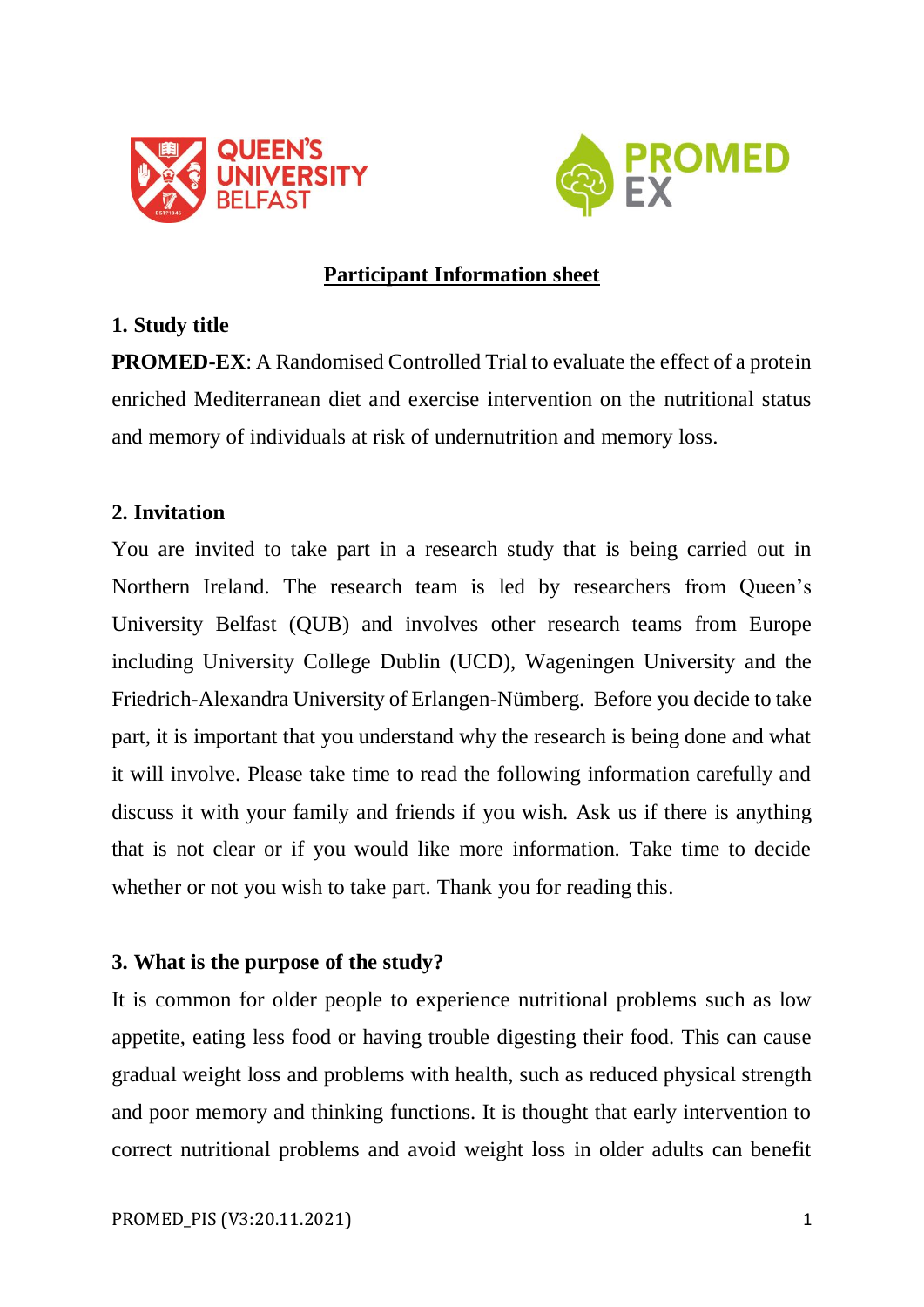these health issues. The PROMED-EX study will test whether adopting a healthy diet (with or without exercise) can improve nutrition as well as cognitive (memory and thinking) functions.

#### **4. Why have I been selected?**

You have been selected to take part in this project as you are 60 years old or over, have a risk of undernutrition (this might be due to a poor appetite, recent weight loss or poor diet quality) and you have reported a minor decline in your cognitive function (memory or thinking abilities). You have also suggested that you are ready to make changes to your lifestyle including changes to your diet and exercise routine if advised to do so by the study team.

### **5. Do I have to take part?**

It is up to you to decide whether or not to take part. If you do decide to take part you will be asked to keep this information sheet and to sign a consent form (you will also keep a copy of the consent form). There will be 104 other similar volunteers taking part in this study.

If you decide to take part, you are free to withdraw at any time and without giving a reason. A decision to withdraw at any time, or a decision not to take part, will not affect the standard of care you receive.

## **6. What will happen to me if I take part?**

If you express an interest in taking part, a researcher will contact you by telephone to complete a screening appointment; a screening appointment is where we ask questions to assess if you are suitable to take part in this study.. At this stage, the researcher will ask you some questions about your health and complete a short assessment of your nutrition status and cognitive (memory and thinking) function.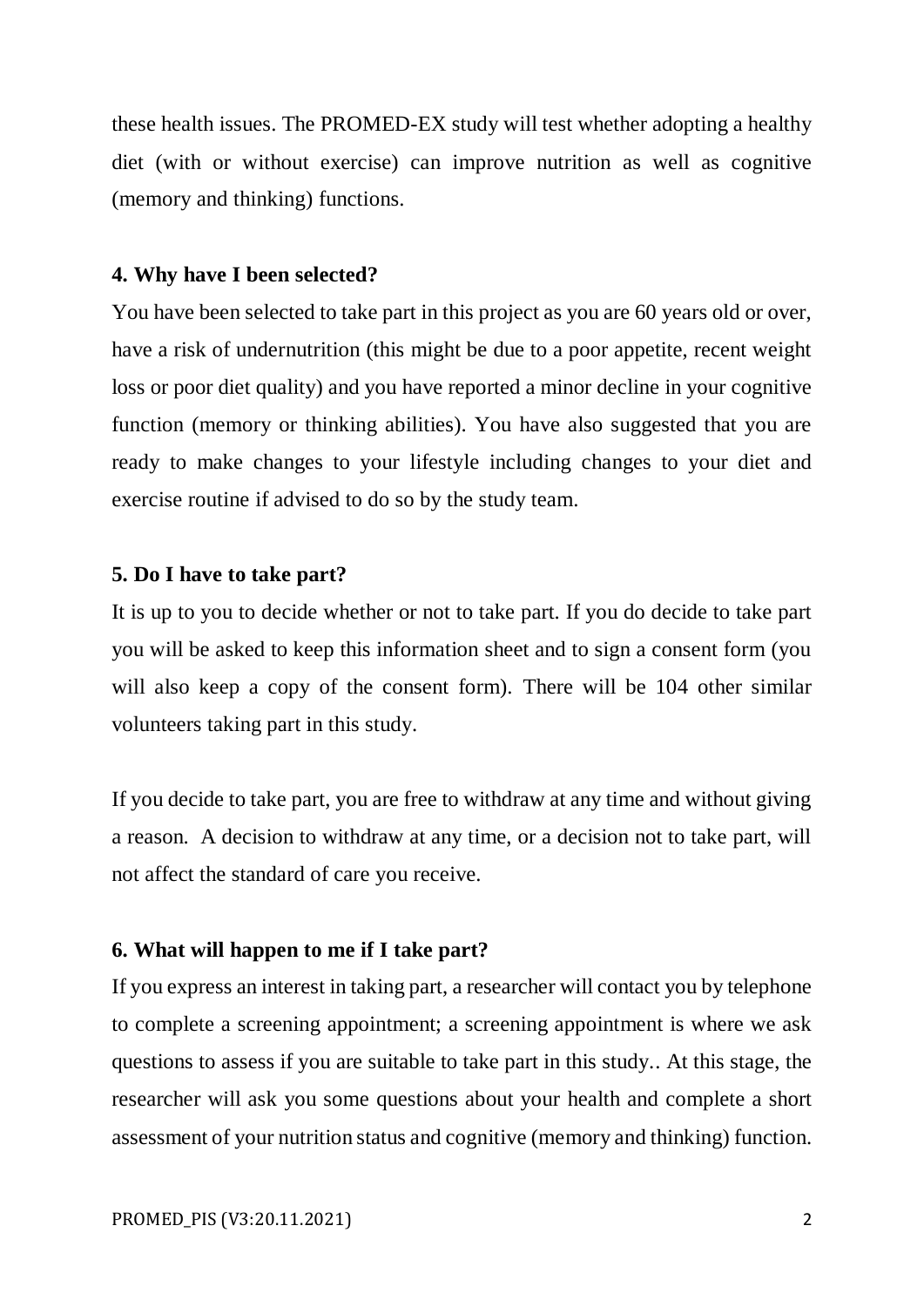The screening telephone call should last no longer than 45 minutes and the researcher will confirm whether you are eligible to take part in the study.

If you are eligible to take part, you will be given a unique study ID number and randomly assigned to a study group. Sometimes we do not know which treatment or lifestyle change is best, so we need to make comparisons between the different approaches. Participants will be randomly placed into one of three study groups and then comparisons will be made between the groups at the end of the study. The groups are selected by a computer which has no information about the individual  $-$  i.e., participants are randomised into the groups by chance. The 3 study groups are:

- **Group 1. PROMED (High PROtein MEDiterranean diet**) you will be advised to follow a high protein Mediterranean diet
- **Group 2. PROMED-EX** (**High PROtein MEDiterranean diet and Exercise)** – you will be asked to follow a high protein Mediterranean diet and an exercise programme
- **Group 3. Control** you will be asked to continue with your normal diet and exercise routine.

Each of the three study groups are described in more detail below.

### **1. PROMED (High PROtein MEDiterranean diet**)

At the start of the study a researcher will either visit you at home, invite you to the Centre for Public Health (CPH) or arrange a phone/video call with you (whichever is the best option for you) in order to deliver the PROMED-EX intervention to you. During this time, they will provide advice and written materials including recipes and meal plans to support you to make the dietary changes towards the PROMED diet. This visit should last no longer than 60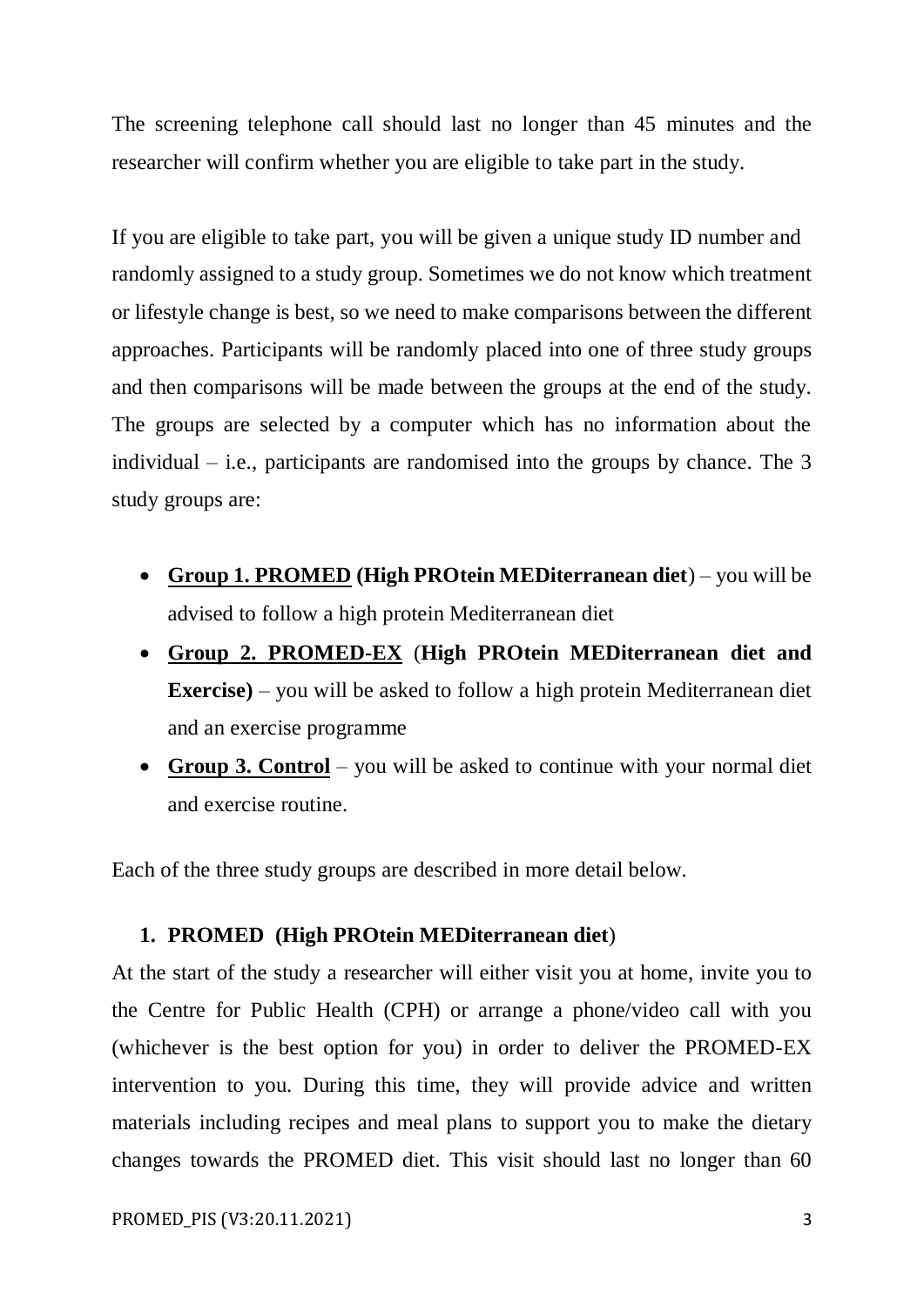minutes. You will be encouraged to eat foods that are high in protein and common in a Mediterranean diet. These foods will be based on your dietary preferences but can include milk, fruits, vegetables, nuts, fish, chicken and high protein cereals. You will be encouraged to set small dietary goals to build up over time and track your progress in achieving these goals.

Following the initial appointment, the researcher will contact you weekly in the first three months, either online or by telephone. These calls will last up to 30 minutes and are intended to review your progress and support you to make the recommended dietary changes. Key PROMED foods will be delivered to you on either a weekly or fortnightly basis for the first 3 months to help you achieve the dietary goal. You will also be advised to keep your exercise routine the same as it is now.

After the first 3 months of following the PROMED diet, you will no longer receive the weekly phone calls or food deliveries. However you will be asked to continue with the dietary changes for a further 3 months (i.e. from months 3 to 6).

## **2. PROMED-EX (High PROtein MEDiterranean diet and Exercise)**

You will receive the PROMED dietary advice, written materials and key foods as discussed above and you will also be asked to follow a home-based exercise programme.

At the initial appointment, lasting up to 2 hours, the researcher will provide PROMED diet advice (described above) and then devise an exercise programme suited to your fitness level and which you can easily complete at home. This exercise programme will combine aerobic exercises to increase the heart rate and resistance exercises to improve muscle strength. The researcher will show you

PROMED PIS (V3:20.11.2021) 4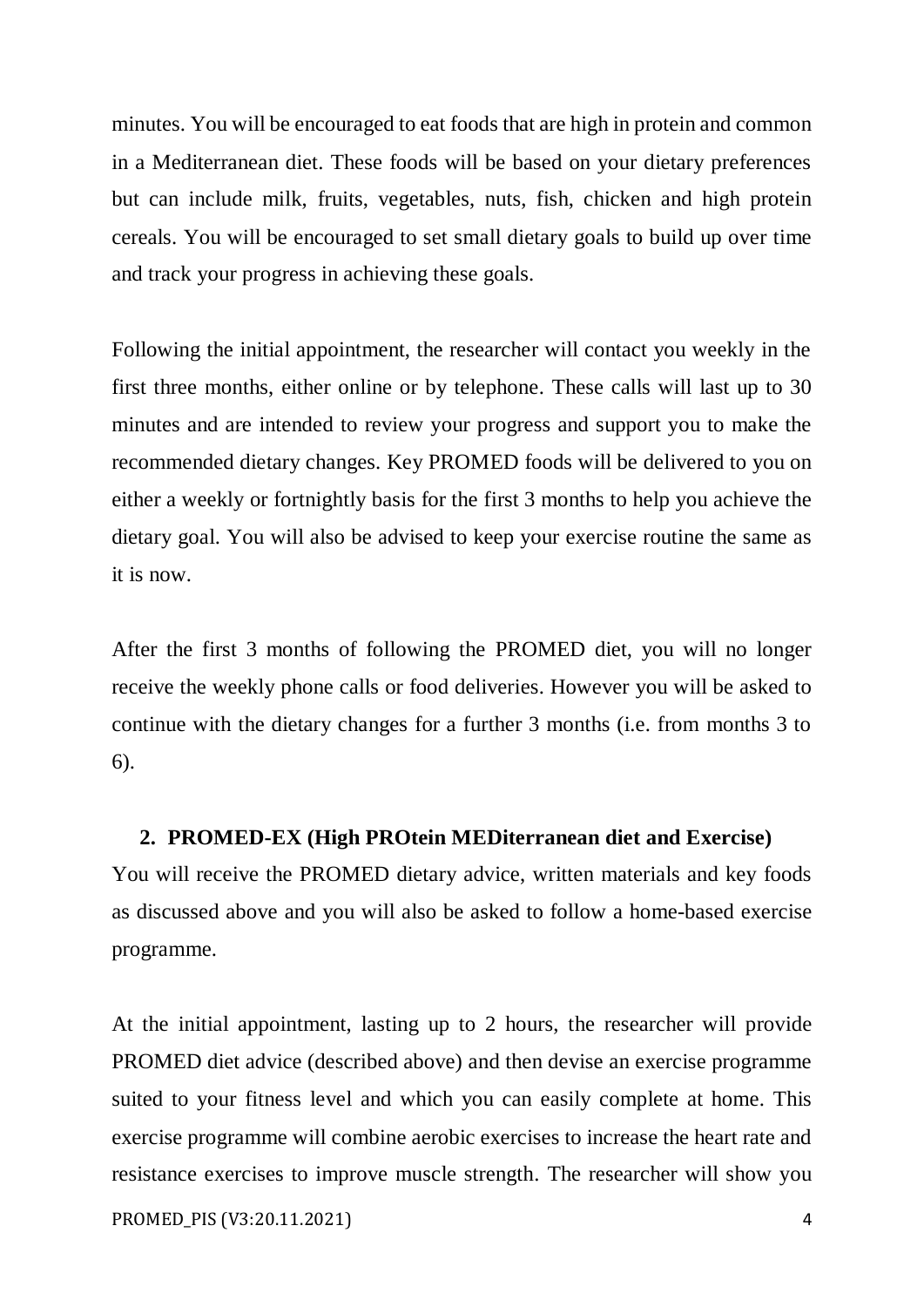how to do the exercises and provide you with a written booklet describing your personal exercise programme.

The researcher will also provide you with dumbbells and direct you to prerecorded videos of the exercises which will be available online. The videos can also be provided on DVD if that is preferable. You will be advised to perform the exercise programme at least twice per week for 30-60 minutes and complete an activity diary to track your progress. You will also receive a pedometer to count your daily steps. The study researcher will contact you on a weekly basis by telephone for the first 3 months of the study to check in and see how you are finding the diet and exercise programme, and to review your progress and support you to make the recommended diet and exercise changes.

After the first 3 months of following the PROMED-EX diet and exercise programme, you will no longer receive the weekly phone calls or food deliveries. However you will be asked to continue with the diet and exercise changes for a further 3 months (i.e. from months 3 to 6).

#### **Group 3 - Control (usual care)**

If assigned to this group, you will be given an information sheet with healthy eating advice. We will ask that you keep all other aspects of your diet and exercise routine the same. The research team will provide all of the PROMED-EX diet and exercise written resources to you at the end of the study.

#### **Further information for all Study Participants**

The study will last for 6 months in total. During this time, we ask that you avoid taking dietary or vitamin supplements (unless prescribed by your doctor) and let the research team know if anything changes with your health/medical treatment.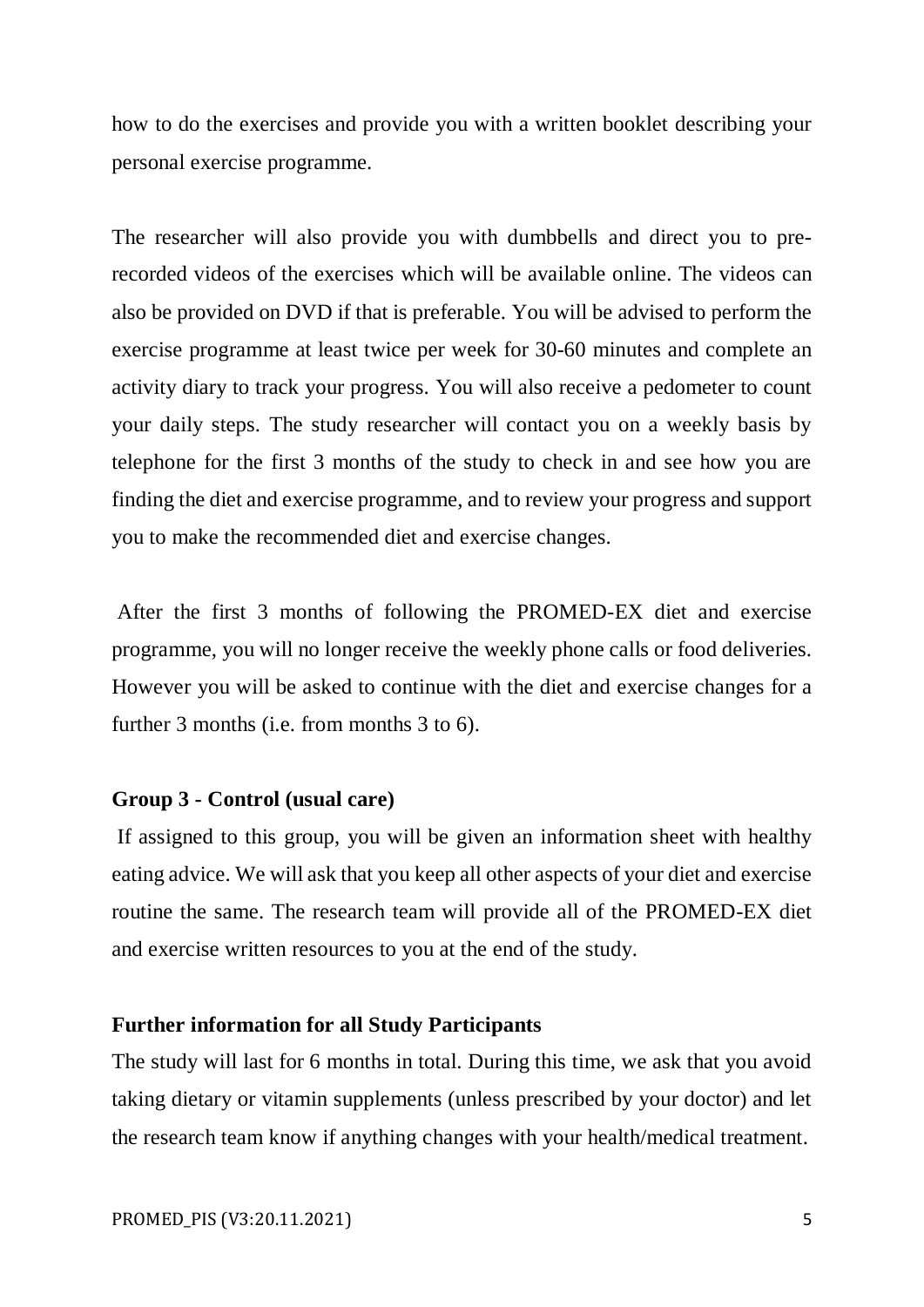You will be asked to meet with the researcher 3 times:

- At the beginning of the study
- After 3 months
- After 6 months

This will be either in your home or at CPH (QUB) whichever you prefer. At each of these 3 visits we will measure your weight, height, body composition (muscle and fat mass), muscle strength, physical function, pulse rate and blood pressure. The researcher will also conduct a cognitive assessment to test your memory and thinking functions and complete some questionnaires with you about your medical history, appetite, diet, exercise and quality of life. You will be asked for a blood sample (50 ml, which is approximately 10 teaspoons) to allow us to examine markers of your nutrition and health. The researcher taking the study measurements and blood samples will be fully trained. The 3 scheduled visits with the researcher will last approximately 2 hours each. You will also be asked to complete a detailed food record at home on 3 occasions during the 6-month period.

If your nutritional assessment score or cognitive test battery results suggest you may be malnourished or have a cognitive impairment, we will contact your GP, to inform them of your test results. We will also contact your GP if your blood pressure measurement is  $\geq$ 179/109.

At the end of the study, we will ask you to complete a questionnaire on what you felt about the study procedures and your experience of being in the study. You will also receive a summary of the study results when available.

## **Additional measurement**

PROMED PIS (V3:20.11.2021) 6 We will also ask you to provide a small stool (poo) sample at the beginning of the study and after 6 months. This is an optional part of the study and will allow us to measure changes in the type and amount of bacteria in your gut. If you agree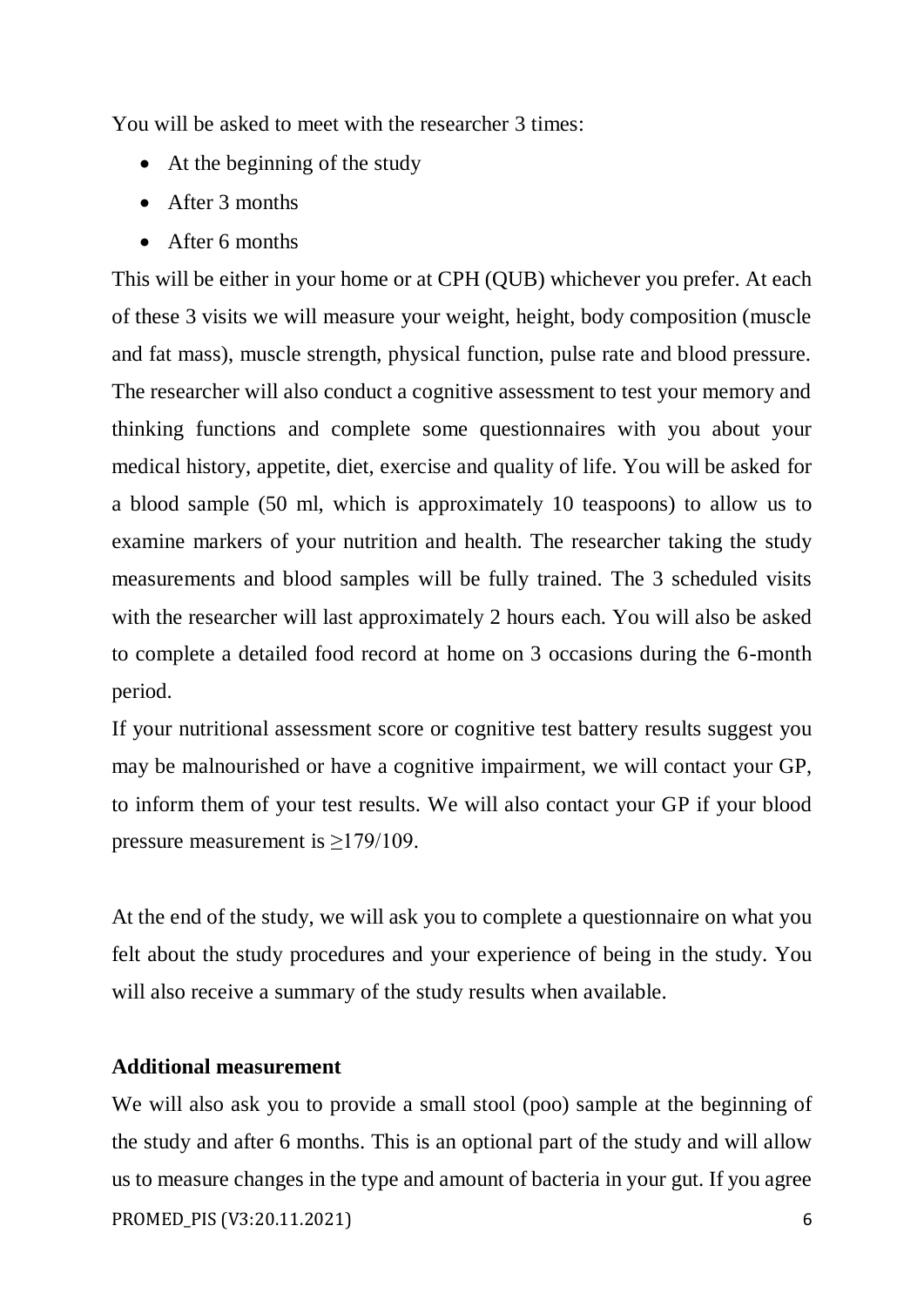to provide a poo sample, we will provide you with clear instructions and a collection device to allow you to collect the poo sample in your own home at a convenient time. We will also ask you to complete a short questionnaire once you have collected your sample. This will ask questions about the date and timing of your sample collection. You will be given a stamped addressed envelope to post the collected sample to the researcher at QUB where it will be stored in a secure freezer before being transferred to specialists at the Quadram Institute, Norwich England for analysis.

#### **7. What are the possible advantages of taking part?**

The PROMED-EX trial aims to test the effect of a 6-month protein enriched Mediterranean diet, with and without exercise, on the risk of undernutrition and cognitive (memory and thinking) decline in older adults in Northern Ireland. PROMED-EX is completed with the help of a group of older people with the same experiences of mild memory complaints and/or nutritional problems who are helping to guide this research project.

Our goal is to find ways of addressing undernutrition which can reduce memory decline and other negative health impacts on older people. This research can be used to guide public health dietary guidelines for older people to prevent undernutrition and increase healthy life years.

### **8. What are the possible disadvantages or risks of taking part?**

There are no real disadvantages to taking part. Everyone taking part will be visited in their home or attend the CPH, QUB on three occasions to have a series of measurements (discussed in detail above) collected along with a blood sample and optional stool (poo) sample. There is a small risk of developing bruising after the blood sample has been taken however a fully trained phlebotomist (someone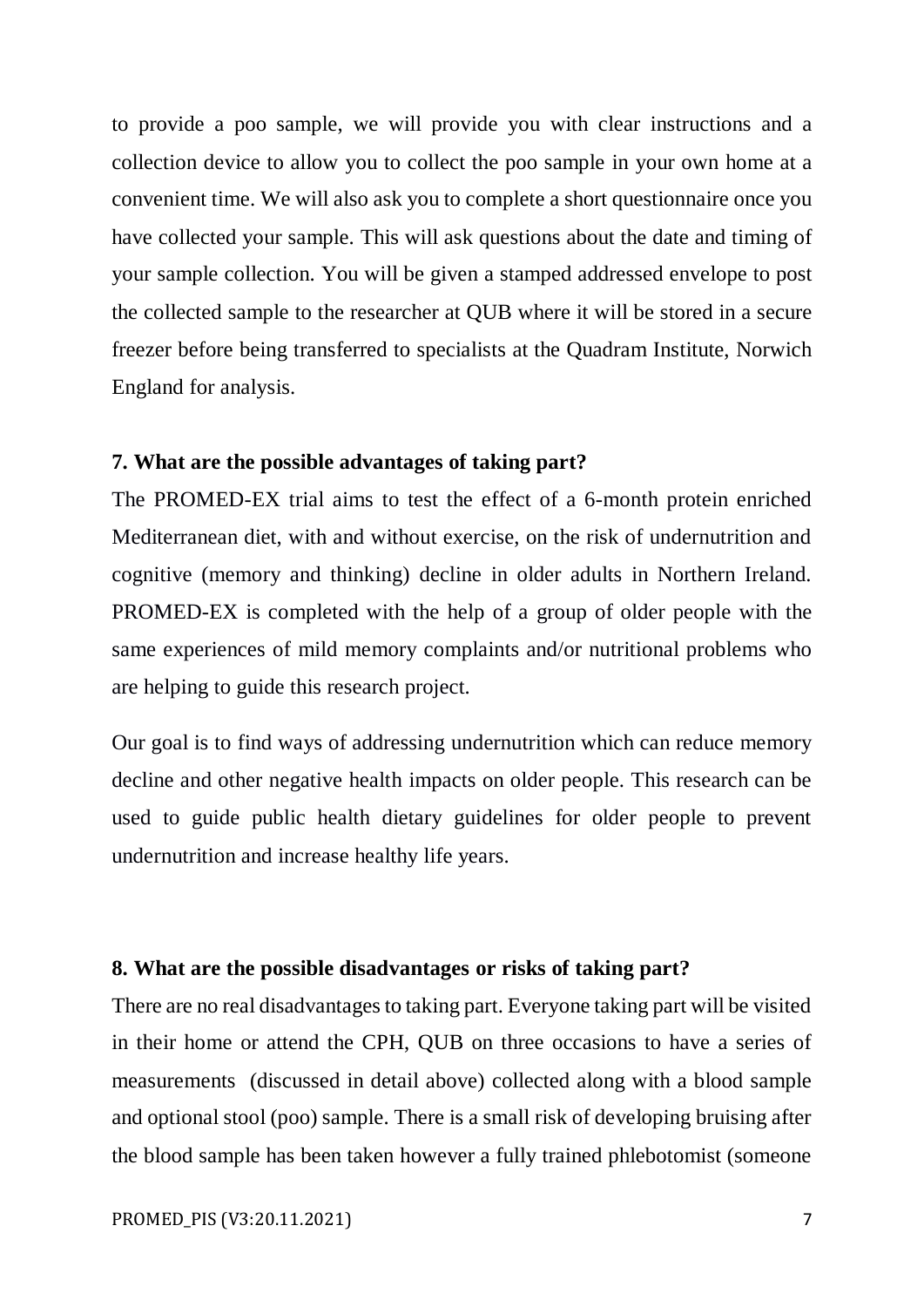specifically trained in taking blood samples) will take the blood sample to ensure any discomfort is kept to a minimum. If you are assigned to the PROMED-EX group, there may be a small risk of injury associated with starting exercise such as a sprained muscle. The exercise programme will be carefully designed by the study team based on your ability and fitness, which will minimise any injury risk. A member of the research team will attend your home or you may attend the CPH to complete study measurements and provide the intervention, and this may increase the risk of COVID transmission. We plan to reduce this risk by following strict COVID precautions during each visit. This will include ensuring our researchers are vaccinated and wearing Personal Protective Equipment (PPE) at all times within your home and maintaining a two metre distance whenever possible. There is also a time commitment involved in taking part, particularly if you are assigned to the PROMED or PROMED-EX groups where you will have contact with the research team on a weekly basis. Every effort has been made by the research team to minimise any time burden for participants.

## **9. What if something goes wrong?**

Complaints: If you have a concern about any aspect of this study, you should ask to speak to the researchers. They will do their best to answer your questions. If a suitable explanation is not provided by a researcher, then you should contact the study co-ordinator Dr Farsi at the CPH, QUB (02890 971602 or promedex@qub.ac.uk) or the Chief Investigator Dr McEvoy at the CPH, QUB (02890 976078 or [c.mcevoy@qub.ac.uk.](mailto:c.mcevoy@qub.ac.uk))

Harm: If you are harmed by taking part in this research project, there are no special compensation arrangements. If you are harmed due to someone's negligence, then you may have grounds for a legal action but you may have to pay for it.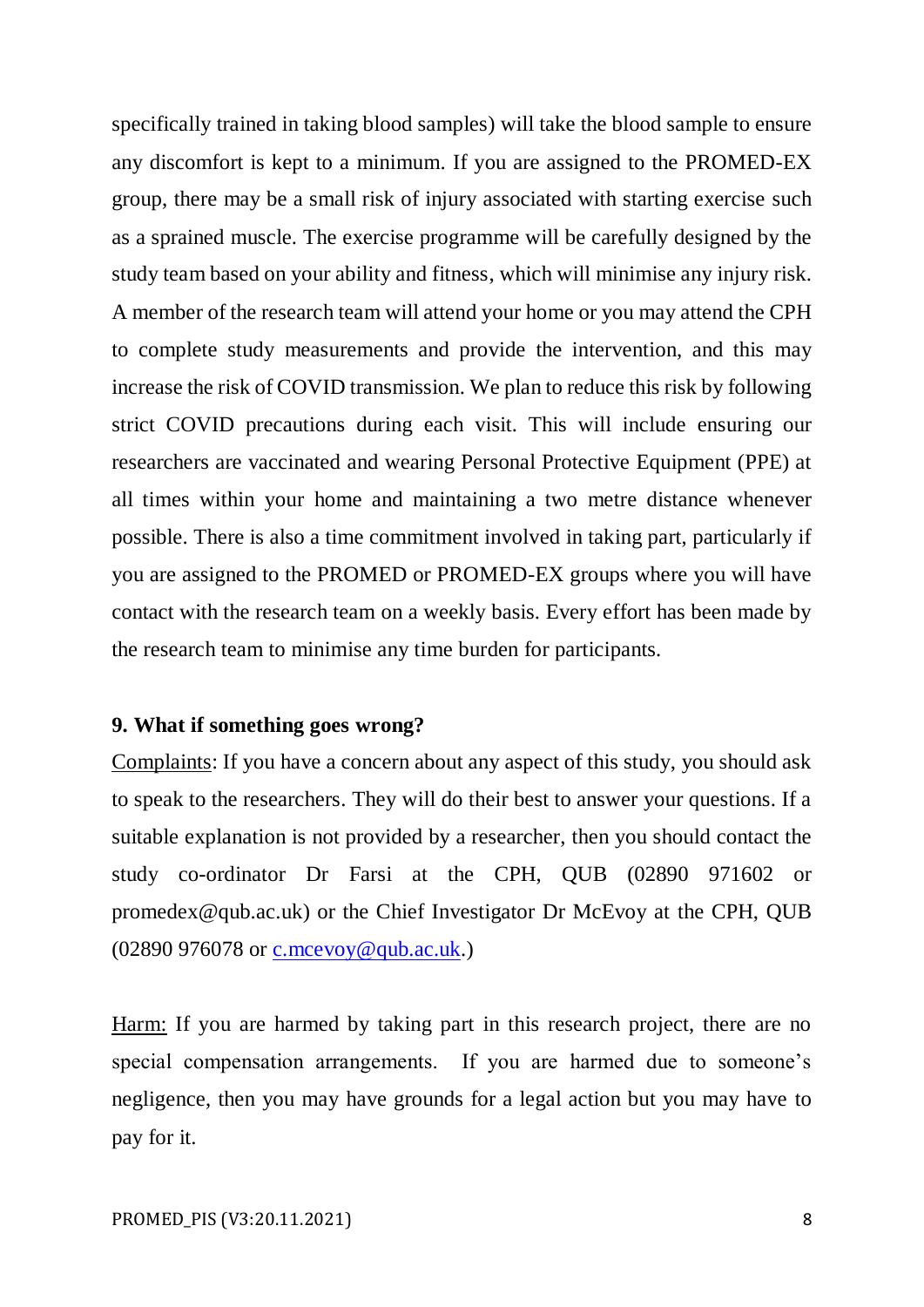#### **10. Will my participation be kept confidential?**

If you agree to take part in this research study, the information you provide will be securely stored by the research team. Data will be collected and stored according to the General Data Protection Regulation. We will give you a study ID number when you enter the study and we will use this on all study paperwork containing your personal information, rather than using your name or any other potentially identifying information. Any data collected will be anonymised and archived in password-protected study databases. Any documents containing personal data will be held separately in a secure filing cabinet at CPH, QUB. Anonymised participant data will be held on a password protected computer within a secure building at QUB. Any blood and stool samples will be collected, transferred, processed and stored using your unique study ID number. Some of your blood sample will be securely transferred from QUB to UCD's laboratories for analysis of small molecules and your stool samples will also be transferred to our study partner in the Quadram Institute in Norwich, England. All information collected about you during the course of the research study will be kept strictly confidential.

## **11. What will happen to the results of the research study?**

The results will help researchers better understand how a high protein Mediterranean diet and exercise might improve health, nutrition, physical function and the brain health of older adults. The results will help the research team develop dietary and lifestyle guidance to prevent poor nutrition, muscle loss and declines in memory for older adults – recommendations that are currently lacking. Results will be presented at scientific and patient conferences as well as events for the public and professionals working in this area; they will also be published in scientific journals. You will not be identified in any publication or presentation.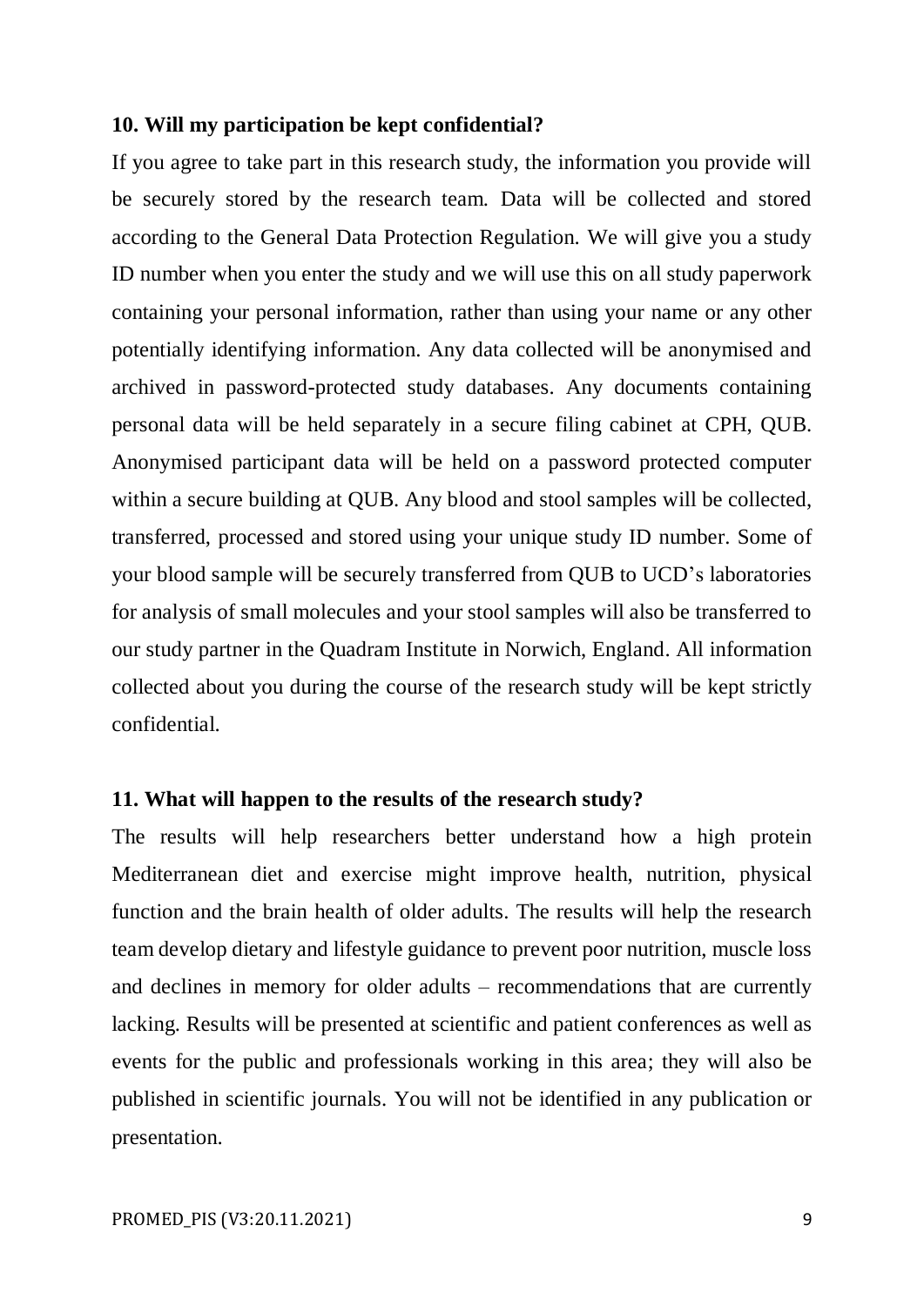## **12. What will happen to my personal data?**

QUB in Northern Ireland is the sponsor for this study. We will use information collected from you to undertake this study and will act as the data controller for this study. This means that we are responsible for looking after your information and using it properly. Responsible individuals from QUB and regulatory organisations may look at your research records to check the accuracy of the research study. The only people in QUB who will have access to information that identifies you will be the researchers who need to contact you for recruitment and data collection purposes or audit the data collection process.

QUB will keep identifiable information about you for 10 years after the study has finished.

#### **13. Where can I find out more about how my information is used?**

You can find out more about how we use your information by asking one of the research team or from the website <https://www.qub.ac.uk/privacynotice> or Information Compliance Unit: 028 9097 2505 and info.compliance@qub.ac.uk

#### **14. What will happen if I do not wish to carry on with the study?**

You can stop being part of the study at any time, without giving a reason, however we will keep information about you that we already have. If you decide to withdraw from the study and have provided your consent, any blood samples which have already been stored will be used in the study, but no further samples will be collected.

#### **15. Who is organising and funding the research?**

The research is being sponsored by QUB. The study is funded under the European Horizon 2020 Joint Programming Initiative "A Healthy Diet for a Healthy Life" (JPI HDHL) with National funding provided from the UK Research and Innovation (UKRI): Biotechnology and Biological Sciences Research Council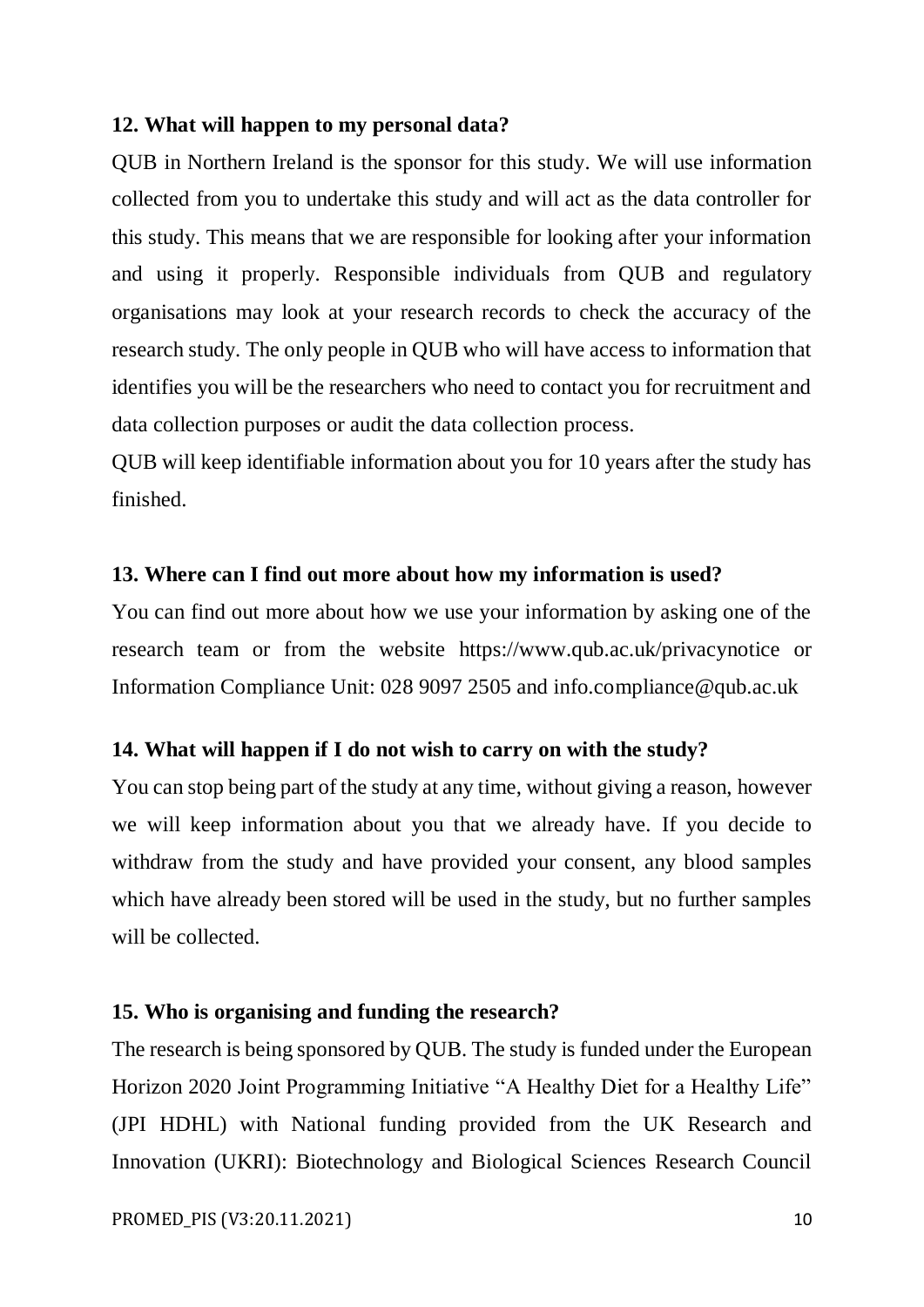(BBSRC) and Medical Research Council (MRC). The members of the research team will not receive any payments for including you in this study.

## **16. Who has reviewed the study?**

This research project has been peer-reviewed by several experts working in this research area – this is a requirement of the organisations providing funding for the project and aims to make sure the research is well designed, of high quality and important to inform the research in this area. The study has then been reviewed and approved by the North West- Greater Manchester East Research Ethics Committee.

# **17. Researcher training**

Dr McEvoy is supervising two PhD students who will be involved in the delivery and analysis of the intervention as part of their PhD research being completed at QUB.

# **18. Further information and contact details:**

If you have any questions that have not been answered here, please contact us for further information. The contact details for the Chief Investigator and Study Coordinator are provided below:

| <b>Chief Investigator</b>              | <b>Study Coordinator</b>               |
|----------------------------------------|----------------------------------------|
|                                        |                                        |
|                                        |                                        |
| Dr Claire McEvoy                       | Dr Dominic Farsi                       |
| Centre for Public Health               | Centre for Public Health               |
| 01.024 Institute of Clinical Sciences, | 01.027 Institute of Clinical Sciences, |
| A                                      | A                                      |
| Queen's University Belfast             | Queen's University Belfast             |
| <b>Grosvenor Road</b>                  | <b>Grosvenor Road</b>                  |
| <b>Belfast</b>                         | <b>Belfast</b>                         |
| <b>BT12 6BJ</b>                        | <b>BT12 6BJ</b>                        |
| Email: $c$ .mcevoy@qub.ac.uk           | Email: promedex@qub.ac.uk              |